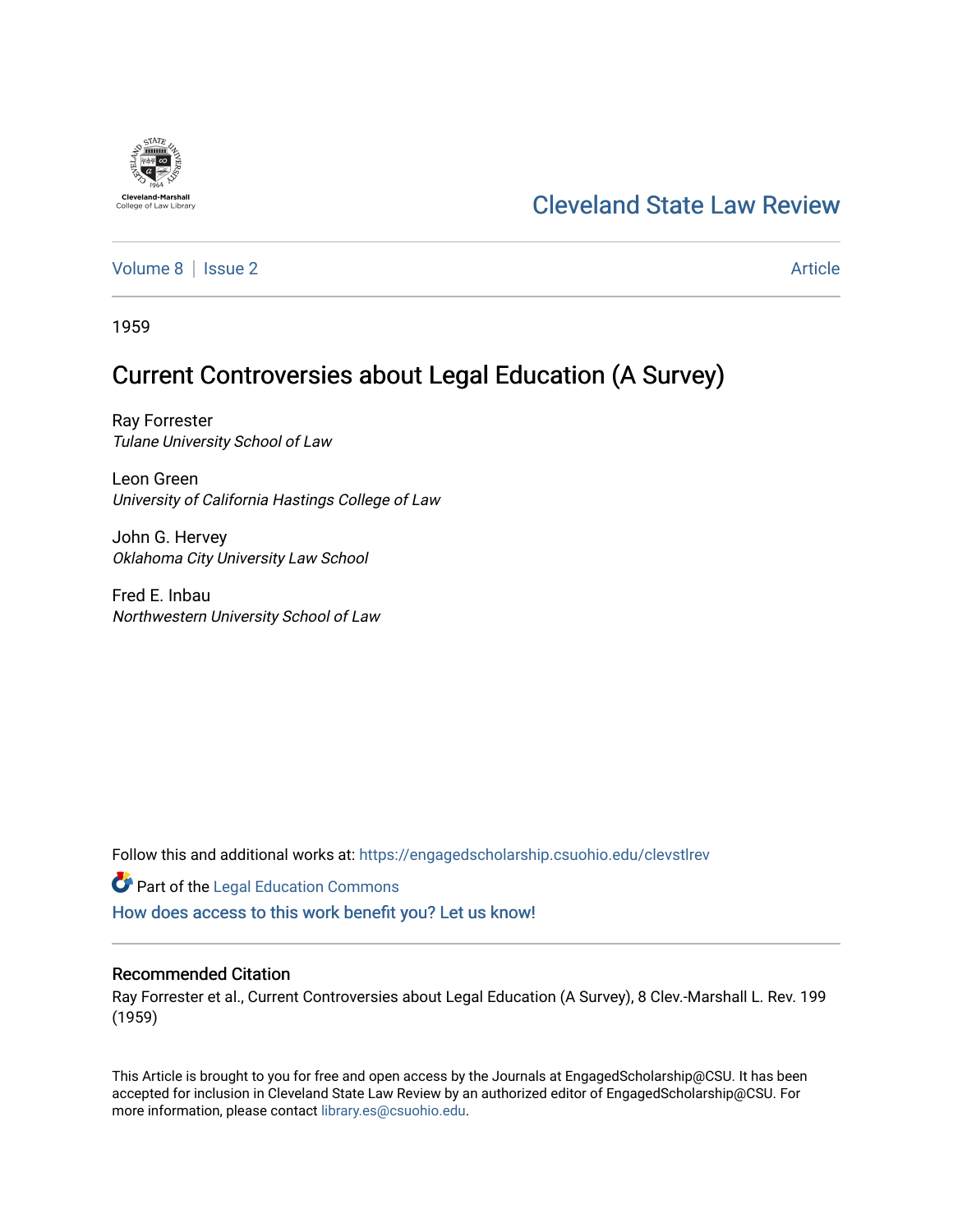## *Current Controversies About Legal Education* **(A** *Survey)*

*Dean Ray Forrester' Prof. Miles S. McDougal6 Prof. Leon Green2 Prof. Ben F. Small Dean John G. Hervey3 Dean Wilson G. Stapleton8 Prof. Fred E. Inbau4 Dean Robert G. Storey9 Prof. Vincent LoLordo5 Dean Joseph T. Tinnelly10 Prof. Henry P. Weihofen"*

[EDITOR'S **NOTE:** Ten current questions on major controversial problems of legal education, of wide general interest and importance, were posed by the Editors of this review to leading legal educators.

These questions were and are frankly difficult and controversial, but their answers are of vital importance to our system of legal education and to our society. Capsule answers given by these distinguished personages are believed to be interesting and significant.

Brief answers such as these, of course, are not expected to be, nor do they pretend to be, complete or profound. Their purpose is to indicate succinctly the approach of outstanding American "opinion makers" to difficult problems of legal education.]

#### **Proper Functions of A. A. L. S.**

**1.** *The Problem:* The Association of American Law Schools has stated as one of its primary functions the establishment and enforcement of standards enunciated by it as prerequisites for membership in it, its members often frankly discriminating against non-member schools (even those superior to the discriminator) in granting credit to transfer students and in other matters. Recently the A. A. L. S. rejected proposals from within its own ranks that accreditation work be left entirely to the American Bar Association's accrediting committee, while the A. A. L. S. becomes an association devoted primarily to exchange of information, ideas and other professional cooperation, open to all law teachers. Now it is contemplating classification (by itself) of all law schools as

**1** Tulane Univ. School of Law. **7** Indiana Univ. School of Law.

- **<sup>2</sup>**Univ. of Calif., Hastings College **s** Cleveland-Marshall Law School. of Law. **9** Southern Methodist Univ. School
- **<sup>3</sup>**Oklahoma City Univ. Law School. of Law.
- **<sup>4</sup>**Northwestern Univ. School of **1o** St. John's Univ. School of Law. Law. **11** Univ. of New Mexico College of
- **5** New York Law School. Law.
- **6** Yale Univ. Law School.
- 
- 
- 
- 
-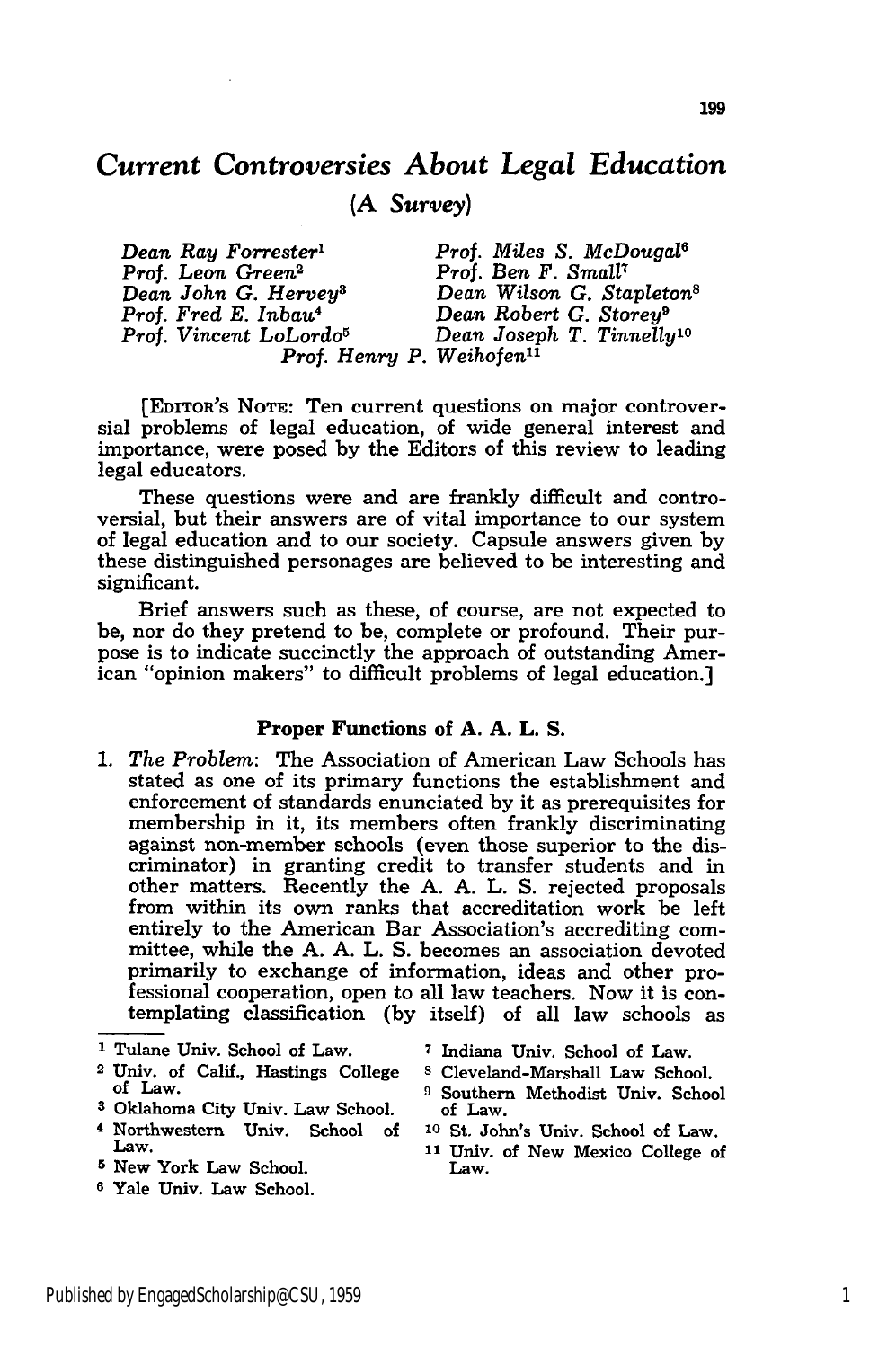"Class **A,"** "Class B," etc. Some law teachers and administrators have criticized the **A. A.** L. **S.** for alleged "exclusive club" tendencies; some view it as "unnecessary"; etc.

### **QUESTION:** What should be the purpose (s) and function (s) of the **A. A.** L. **S.?**

#### **ANSWERS:**

*Dean Forrester:* To improve the standards and the innate quality of legal education **by** providing minimal standards and defining optima goals for the law schools of the United States. The **A. A.** L. **S.** should be concerned with the broadening of the perspective of legal educa-tion to meet the needs of the future and it should give attention to the development of high levels of ethical performance **by** members of

Prof. Green: The Constitution as it now is seems to be an adequate statement of its purpose and functions.

*Dean Hervey:* No comment.

- *Prof. Inbau:* In my opinion one of its principal purposes should be the raising of law school teaching standards. Too many improperly selected and improperly trained law school graduates are being "turned
- Prof. LoLordo: Establishment and enforcement of the standards of its members; complete and sole control of work of accreditation; ex- change of information and ideas in the field of legal education.
- Prof. *McDougal:* Establishment, enforcement, and continuous raising of standards; improving conditions of creative scholarship and teaching. *Prof. Small:* To superintend, through help and guidance, legal educa-
- tion in the United States. I think it is unthinkable that the Association should divorce itself from its accreditation work, which may be unpleasant, but which constitutes one of its prime purposes. **I** also think it would be an abominable insult to the entire Association to attempt to segregate **A** schools, B schools, etc.
- *Dean* Stapleton: The purpose and function of the **A. A.** L. **S.** should be to improve legal education and to help in the setting of minimum standards in all law schools.
- *Dean Storey:* Accreditation should be sole function of **A.** B. **A. A. A.** L. **S.** should be a planning, research and policy organization for improvement of legal education and continuing legal education.

*Dean Tinnelly:* No comment.

Prof. Weihofen: This seems a slanted question.

#### Part-Time Law Schools

2. *The Problem:* **A** few legal educators are flatly opposed to the existence of any evening (or other "part-time") law schools whether "affiliated" with a university or not; some believe that they should be "tolerated" if "properly" conducted; many believe that they should be encouraged and aided **by** day schools; many believe them to be sometimes superior to some day schools; many believe many "day schools" today to be in fact themselves part-time schools; etc.

**QUESTION:** What should be the attitude of legal educators generally towards evening and other "part-time" law schools? **ANSWERS:**

*Dean Forrester:* I realize the service which the evening law school renders to the aspirant who is unable to devote his full time to the study of law. Many exceptionally fine lawyers have entered the prac.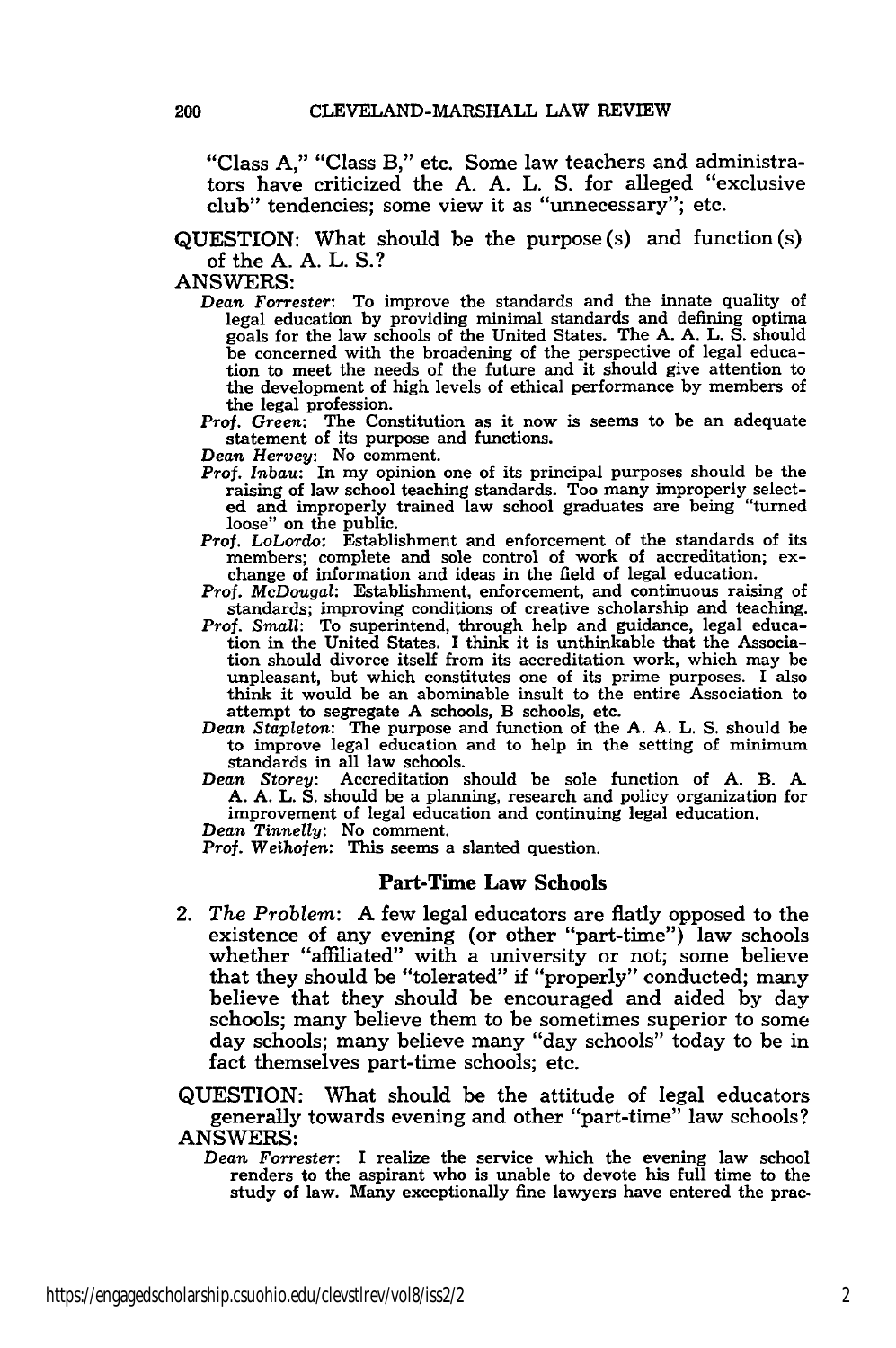tice through this means. However, I am inclined to believe that the future of legal education lies in the direction of the full-time day school. If that form of education is justified in the field of medicine, it would seem that the requirements of the legal profession would be equally as great.

- Prof. *Green:* They should help all schools to attain the highest possible level of excellence.
- *Dean Hervey:* Part-time law schools are here to stay for many years to come and legal educators should labor to make them the best possible. They should work with these schools and not against them.
- *Prof. Inbau:* If there are to be evening schools they should be held to the same or comparable teaching standards as day schools. I also feel that it is extremely difficult, if not impossible, for a school to do this if it is dependent for its support upon tuition fees alone.
- *Prof.* LoLordo: They should encourage and assist such schools in those areas where there is a need for them, especially in the large metropolitan areas.
- *Prof. McDougal:* Encouraged to degree that they can maintain appropriate standards.
- *Prof. Small:* I think the part-time school, whether day or evening, is a necessary component of our present way of life-older students, more of them married, and with families, plus greater employment opportunities than ever before, make the temptation to try to do both<br>greater. Also, the migration of students to the "city" law schools as greater of students to the "country" law schools, makes part-time education more necessary than in previous years when the opportunities were
- less than now. *Dean Stapleton:* Legal educators should consider any school in the light of its own particular ability to offer legal educaticn on a basis that meets at least the minimum standards desirable, without reference to the type of school that it is.
- *Dean Storey:* Part-time law schools **fill** a real need in our large cities. but each should be affiliated with an accredited university. *Dean Tinnelly:* See: Tinnelly, "Part-Time Legal Education," chapter **1,**
- History of Evening Law Schools.
- Prof. *Weihofen:* Ideally, we should not have part-time schools. But law is a profession of such public influence that in a democracy it would be unfortunate to limit admission to it to the wealthier families. The best solution would be greatly increased scholarship assistance to deserving youths without financial means. Until that is provided, it would probably be unsound to eliminate the part-time school entirely.

## **A** "Best" Method of Law Teaching

**3.** *The Problem:* Some law professors employ the Case System in its nearly "pure" form; some employ a Case-and-Materials or a Case-and-Text System; some employ Lecture-and-Casebook or a Lecture-Text-Casebook Ecumenical System; some employ a Lecture-Text-Casebook-Adversary Ecumenical System; etc.

## QUESTION: Which is the most effective and/or desirable system?

## ANSWERS:

*Dean Forrester:* There is no "best" method of law teaching. The method depends on the style and the talents of the individual teacher. In general, however, I prefer the "cases and materials" approach with strong emphasis on dialectical teaching. There should be full class discussion in small classes, so that each student knows that he must be prepared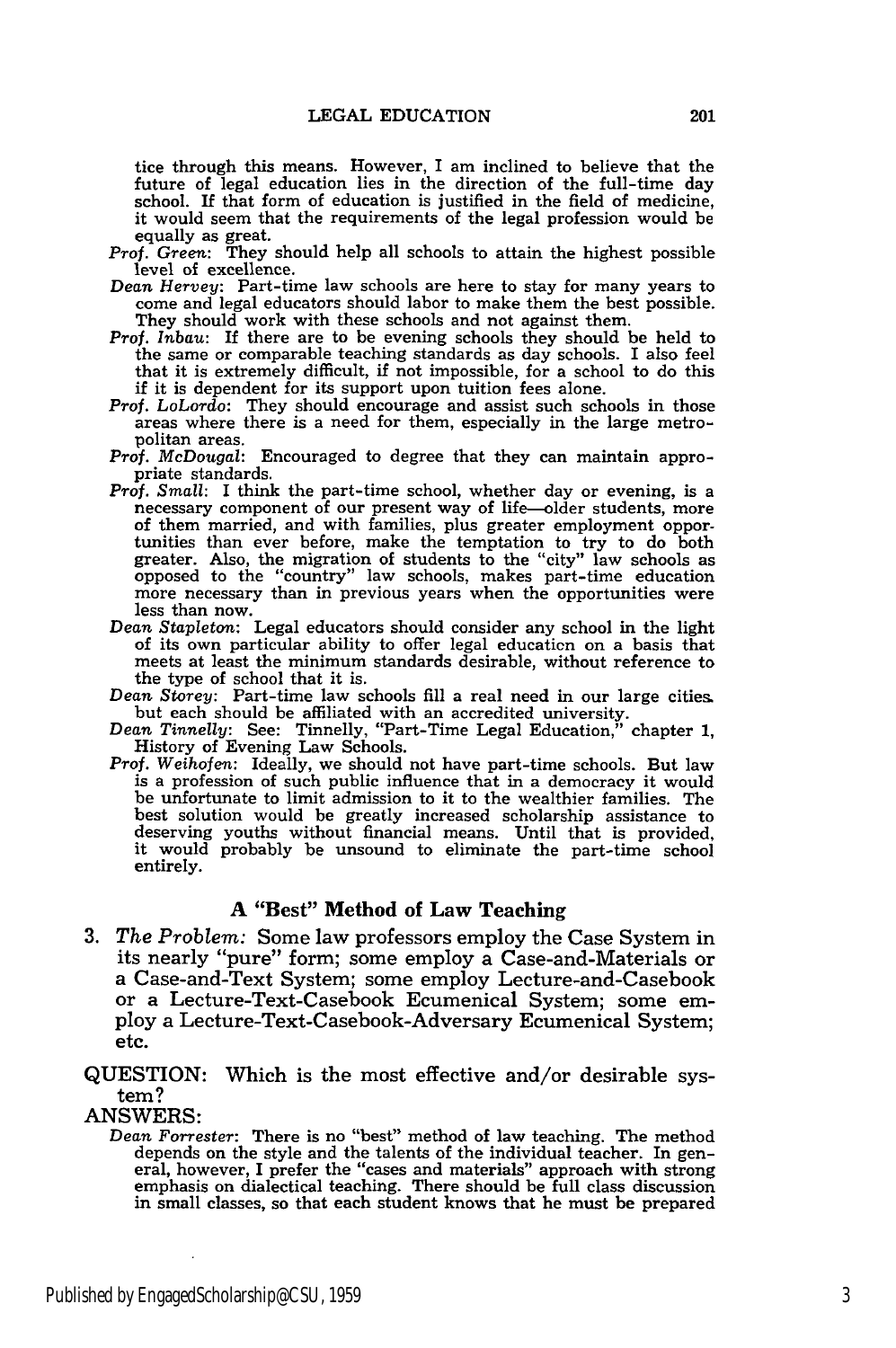each day and that he will participate in the "give and take" of Socratic teaching.

- Prof. *Green:* There is no substitute for the thorough and sustained study of cases. Texts and lectures are valuable aids but not substitutes. A lawyer must learn to live with cases all his professional life and the
- earlier he can learn to use them the better.<br>Dean *Hervey:* There is no "best" method. Analysis and synthesis should<br>be taught if students have not mastered them by the time they reach law school. For that, the traditional case method is probably the best, and should be used in the first two semesters of day schools and the first three or four semesters of part-time schools.
- *Prof. Inbau:* Primarily a casebook, but with some text material incorporated therein.
- Prof. *LoLordo:* According to the requirements of the particular subject being taught, a combination of all the teaching methods should be employed. No one single method can be used constantly with effect.
- Prof. *McDougal:* Socratic method, whatever the materials used. Focus should be on factual problems.
- Prof. *Small:* I think it may depend in a large measure on the course, but if the subject matter permits, I like to use a combination of casebook, lecture and local problem assignments.
- *Dean Stapleton:* Cases and materials. No student should be turned loose on a study of cases until a background of that phase of law with which the cases deal has been discussed and explored.
- *Dean Storey:* Be natural. **I** like combination of lecture, casebook, adversary systems.
- *Dean Tinnelly:* See: Tinnelly, "Part-Time Legal Education," Chapter 10, Methods of Teaching.
- Prof. *Weihofen:* Depends in part upon (1) the class; entering law students probably need rigorous drill in case method, whereas in 3d year this is perhaps less necessary; (2) the personality and methods and skills of the particular teacher; (3) to some extent the content of the given course.

#### Proper Place and **Purpose of** Law **Reviews**

*4. The Problem:* Most law reviews closely follow the "classic" format and function concept employing contributed "leading" articles and relegating student work to notes and comments; some employ local-state-law surveys as their basic policy; some specialize in particular fields of law; some in symposia; some actually are almost wholly the product of student work; some actually are faculty products primarily; etc.

QUESTION: What should be the function, format and policy of a Law Review?

**ANSWERS:**

- *Dean Forrester:* The primary functions of the law review are: **(1)** to train students in tough legal research and writing; (2) to provide a source of research materials for the legal profession and others interested. The format and the policy should conform to these objectives. There is a need for originality and new approaches as to law reviews.
- Presently, too many of them are stereotypes and unnecessarily dull.<br>*Prof. Green:* A law review is primarily a teaching vehicle and a most valuable one. It depends upon the ability of the student editors to handle it as to how far the faculty should participate—the more student control the better. Format and policy should be flexible enough to serve the purpose of the student, school and the school's clientele.

*Dean Hervey:* No comment.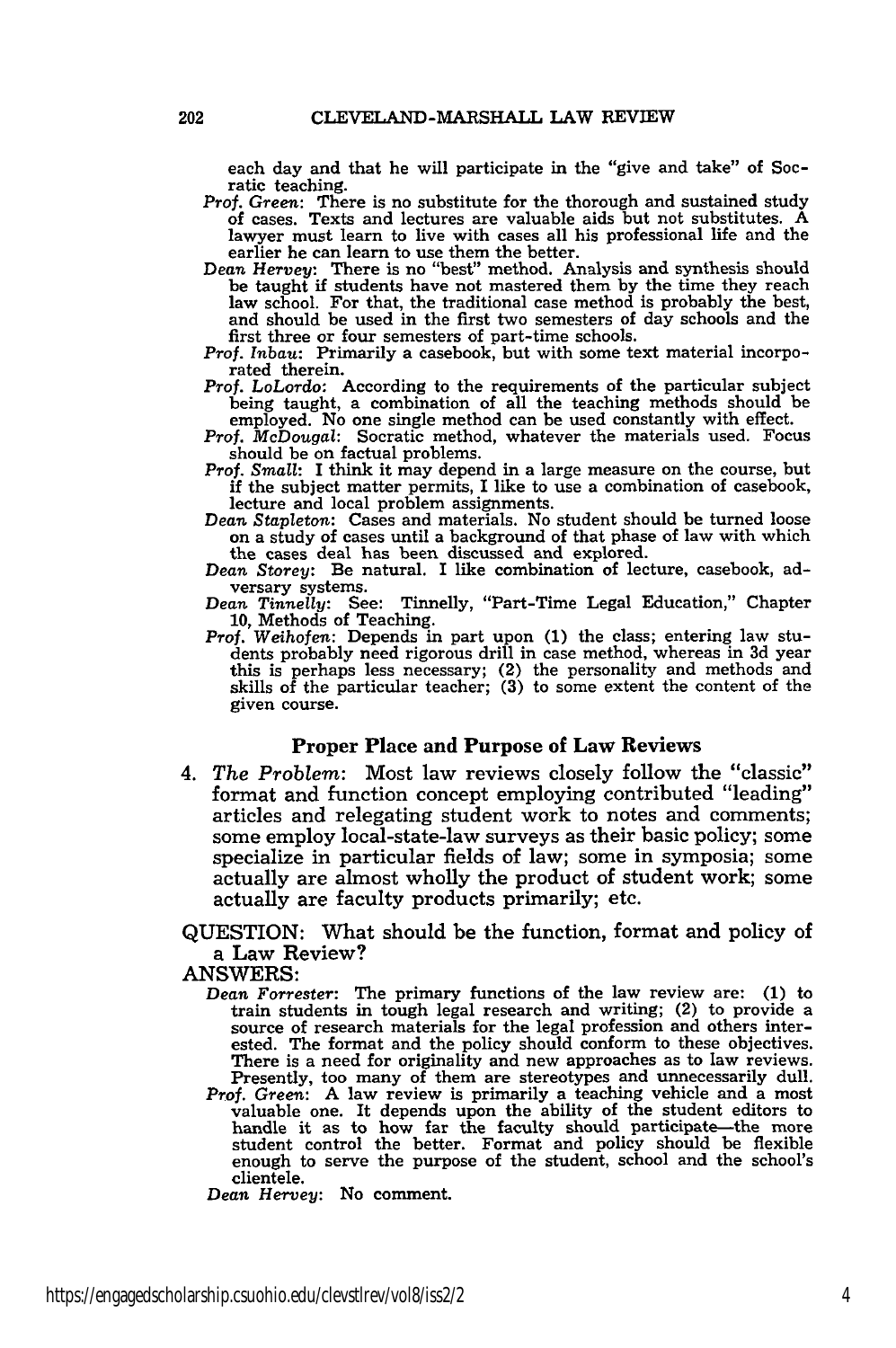- *Prof. Inbau:* It should be primarily a student project, for law review work constitutes the most valuable training a student can receive in any law school. I prefer the leading article-student notes and comments format, but all under student responsibility.
- Prof. *LoLordo:* If it is felt that a Law Review is necessary at all, its primary function should be to give the students assistance, training and experience in legal writing.
- Prof. *McDougal:* To encourage the most creative scholarship possible, presented in format most easily comprehended.<br>*Prof. Small:* I like the problem approach, devotion of the entire number
- to a problem, and mix the student work with faculty work. However, I do think perhaps it can be overdone. If the publication appears pretty regularly, for example, monthly, or bi-monthly, I think the conventional format is perhaps a little more endurable, but even so, I think an occasional symposium study is helpful.
- *Dean Stapleton:* A law review should not concentrate on essays on prehistoric data but should portray the law as it is today. There should be contributions from all sources, specifically to the end that the law student, the practicing lawyer, and the judge may have access to the latest information on a particular subject. No participant in law re- view work should be excluded by reason of lack of seniority.
- *Dean Storey:* To disseminate information through well prepared and annotated articles. Articles should be prepared by practicing lawyers, judges and law professors. Students should prepare case notes. Too many law reviews are of similar format and pattern. *Dean Tinnelly:* See Tinnelly, "Part-Time Legal Education," pages **185-7;**
- also Fagan, Legal Education at St. John's, XXXIII St. John's L. Rev. **1958.**
- Prof. *Weihofen:* I don't think there should be any one answer. There has been too widespread assumption that all law reviews should follow same pattern. Depends on needs of the state (or area served). Combination with State Bar proceedings is one possibility. N. Mex. is now considering a publication which would combine usual functions of a law review with that of a register of state administrative regulations.

#### **Bar** Association Cooperation **With Legal** Education

**5.** *The Problem:* Most local, and many regional, bar associations have little or even no contact with law schools; some carry on their own "continuing legal education" programs; some offer essay prizes or the like as their contributions to legal education. Many bar association committees on legal education serve as character investigation services for "pre-swearing-in" bar admission procedures. The **A.** B. **A.** has the chief law school accreditation committee, and other committees on legal education. Many bar association committees on legal education are alleged to be little more than token groups; etc.

QUESTION: What should be the relation of bar associations to law schools and legal education?

ANSWERS:

*Dean Forrester:* The bar associations should actively encourage high standards for law schools and legal education. In order to do this, they should be ready to offer cooperation in providing the necessary financial means to place legal education on a proper level. In the past, inadequate financial support has been given to legal education. Lawyers and bar associations can do much to change this pattern. Lawyers are usually very good about helping law schools with their time and money, and usually it is done without unnecessary intervention in the internal affairs of the school. This is a proper relation.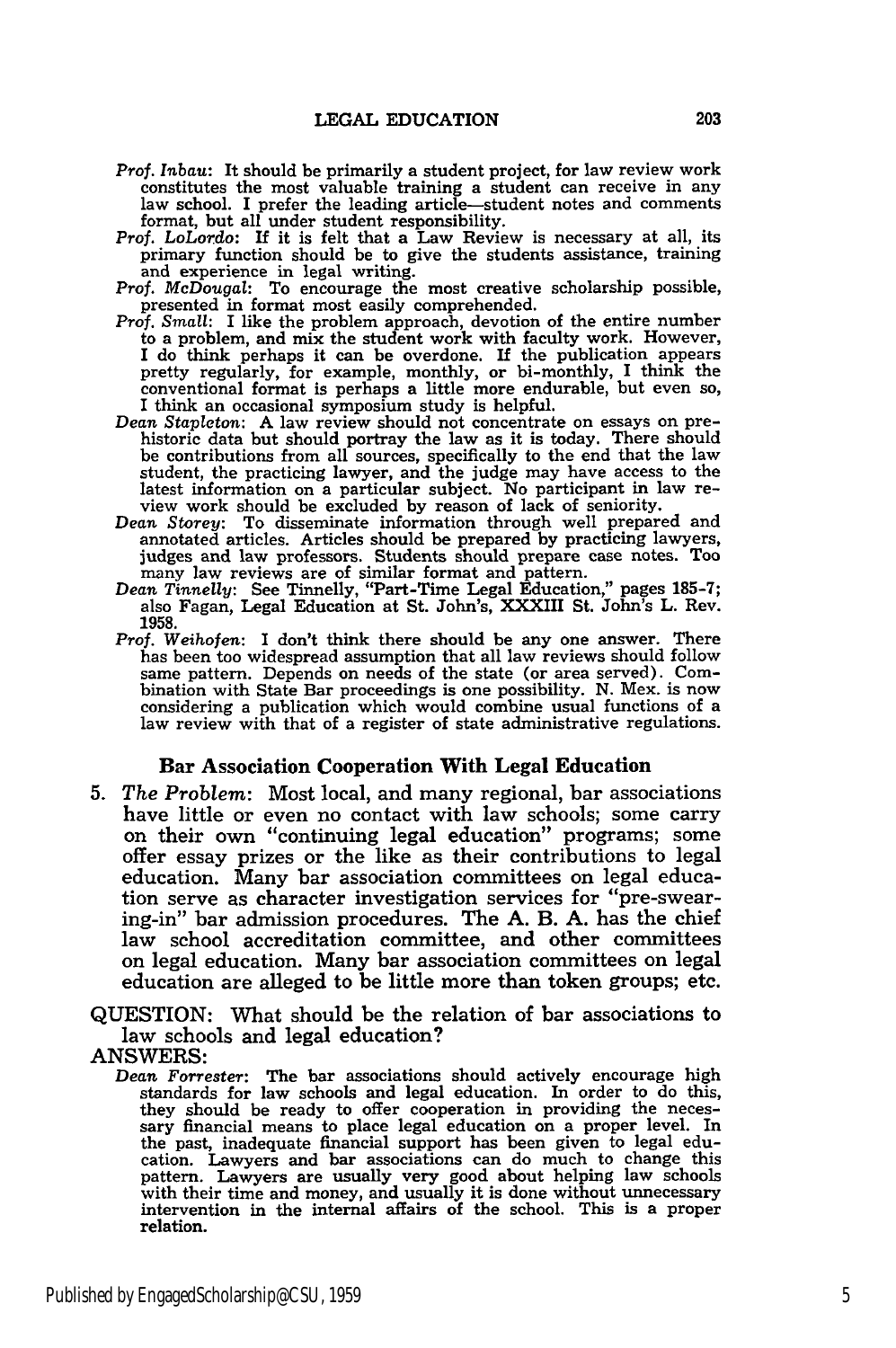- *Prof. Green:* The schools have done much to improve the bar associations; the associations as such do little to help the schools. Individual lawyers have been very helpful to schools. Bar associations should make ready to receive the law school output and carry on the education of the young lawyer for several years. *Dean Hervey:* The organized bar can do much to improve legal educa-
- tion. It should have a legal education committee to work with all

schools of law in the state. The committee should work at the job. *Prof. Inbau:* No opinion.

*Prof. LoLordo:* The best service which the bar associations could give to the law schools would be a program of graduate courses and lectures, for credit, to be delivered at the law school by the best qualified members of the associations, according to their particular fields.

*Prof. McDougal:* Bar associations should retire from field.

- *Prof. Small:* I think the relationship should be closer than it is in most schools. I think the Bar association should be invited to work with the Law School in affording an integrated system of education in practical techniques. I think too, the Law School should reciprocate by offering graduate seminars or institutes wherever there might be a need.
- *Dean Stapleton:* The Bar association and component members should recognize that the students of today are the members of tomorrow, and welcome student efforts to criticize, revalue, and perhaps revise those things which need review. The Bar association should treat the law student with the respect given to fellow members. Certainly the Bar association should aid in all such formal activities as swearing-in ceremonies, committee work for evaluating character, and advisory work in connection with over-all legal education programs.
- *Dean Storey:* Should be very close cooperation, with ever-present goal of improving legal education. Bar associations should have appropriate committees to review, criticise and recommend improvements.
- *Dean Tinnelly:* Law Schools have a duty to interest the bench, the bar, and, in particular, the organized bar in the objectives, programs, and facilities of modern legal education and post-admission legal edu-cation. When a law school takes the lead it generally has little trouble in securing assistance for its own program and finding an opportunity to participate in programs organized by other branches opportunity to participate in programs organized by other branches of the legal profession.
- *Prof. Weihofen:* Again, no one answer is possible. One general observation may be ventured-state university law school perhaps has some obligation to cooperate with state bar in "continuing legal education" and similar activities, to greater extent than other law schools.

#### Practising Lawyers, and Law Schools

*6. The Problem:* Most practising lawyers have no relation at all to any law school (even as alumni) after graduation; a few serve on bar association committees on legal education; a few contribute articles to reviews or do some other legal writing; some attend conventions on their specialties occasionally; a few serve as part-time instructors in law schools. Most contribute nothing to legal education after leaving law school; etc.

QUESTION: What should practising lawyers contribute to legal education?

#### **ANSWERS:**

*Dean Forrester:* Same as answer to **5.**

*Prof. Green:* Aside from the activities you mention which are admissible, bar associations should work out programs for insuring young lawyers an active part in bar association activities.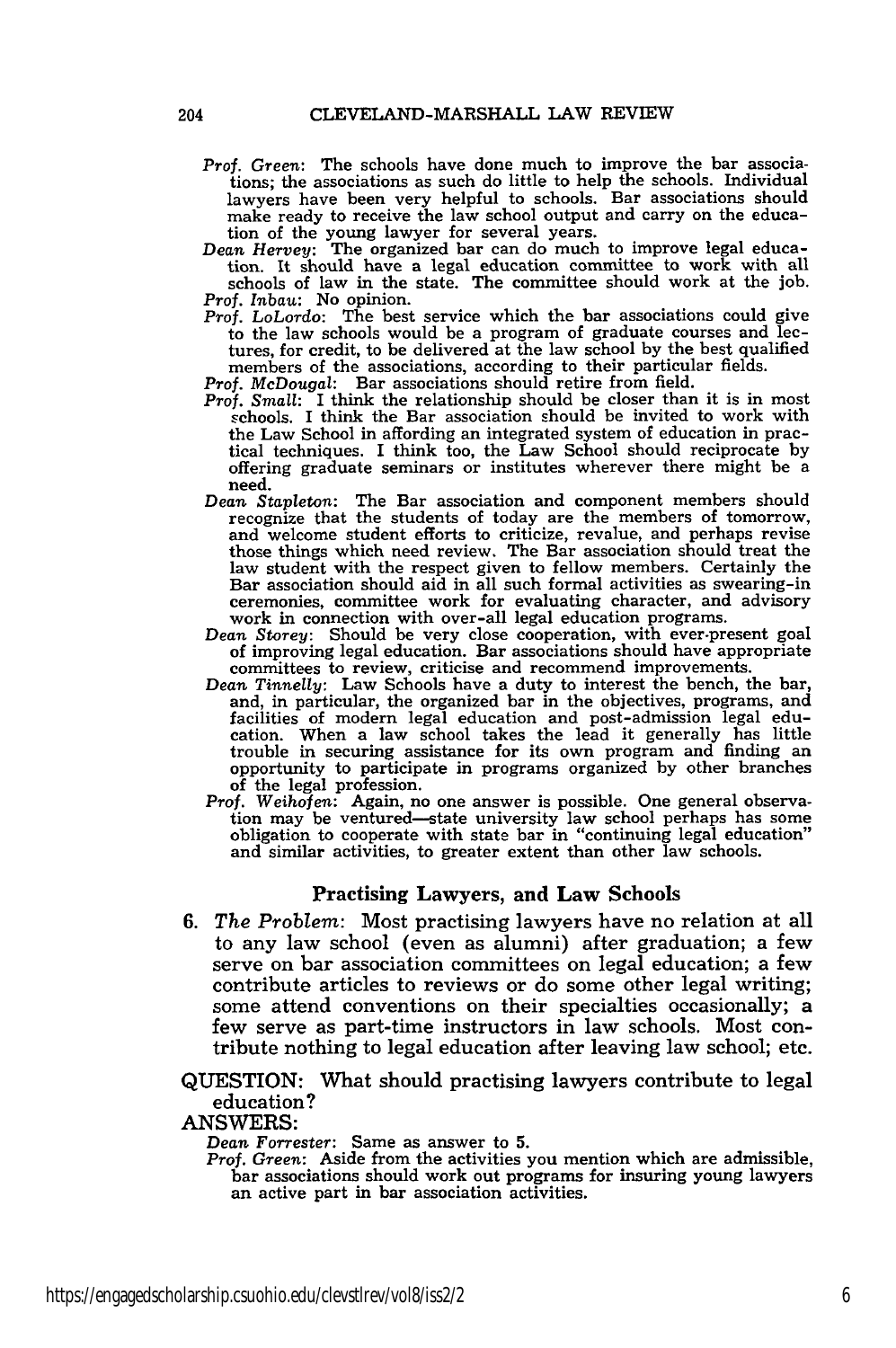- *Dean Hervey:* He should contribute time and thought to the improvement of legal education, make recommendations to the schools, and put money into it in the same way that the doctors are contributing to medical education.
- *Prof. Inbau:* Render, when requested, service to law schools for occasional lectures or speeches to law students.
- 
- *Prof.* LoLordo: Same as answer to 5 above. *Prof. McDougal:* Whatever they can that adds to knowledge or brings realism to training.
- *Prof. Small:* Some kind of office apprenticeship program in which students could work, either with or without compensation, but work in close contact with the office so that its day-to-day operations are not such a mystery. I think too, that lawyers have more need for student research than they realize, and it would be helpful if they could delegate to advanced students some of their research work.
- *Dean Stapleton:* The practicing lawyer individually should do the same for the law student as the Bar association should do. If the practicing lawyer feels that he cannot serve in a Bar association, he certainly can devote some of his time to the apprentice lawyers.
- *Dean Storey:* Practical experience through part-time faculty assignments, law review articles, and financial support.

*Dean Tinnelly:* Same as answer to 5.<br>*Prof. Weihofen:* I don't see what one can say, as a general proposition, except that it is to be hoped that they continue to take an active interest in legal education, especially at their alma mater or local law school. Schools could promote this by deliberate policy of trying to interest lawyers, by inviting them to give occasional talks; lawyers, by getting bar association to appoint committee for development of the law school (especially state bar and state university law school).

#### Courts, Judges, and Law Schools

- *7. The Problem:* A few judges occasionally lecture at law school, bar association, or specialty-seminar classes or symposia. A few write for reviews or other publications. In some states some serve as bar admission or examination supervisory authorities. A few deliver occasional commencement addresses at law school graduations. A few take promising new graduates as law clerks, periodically. Most courts and judges have little contact with legal education; etc.
- QUESTION: What should be the relation of courts and judges to legal education?
- ANSWERS:

*Dean Forrester:* Same as answer to **5.**

- *Prof. Green:* Judges are too heavily engaged in their work to do much more than they now do. They are very gracious with their services when called upon. Schools should use the judges in every way possible without unduly imposing on them.
- *Dean Hervey:* The judges are in a unique position to point out to the schools legal questions which need to be studied, and enlist the aid of the schools in training for improvements in the machinery for the administration of justice.

*Prof. Inbau:* Same as answer to 6.

- *Prof.* LoLordo: The organization of an internship for students within the framework of the court to give practical experience in the working of the judiciary, for which credit would be given. The courts also should be opened to the students for guided tours on a systematized basis.
- *Prof. McDougal:* Same as practicing lawyers; anything they can (add) to store of knowledge and to realistic understanding of judicial processes.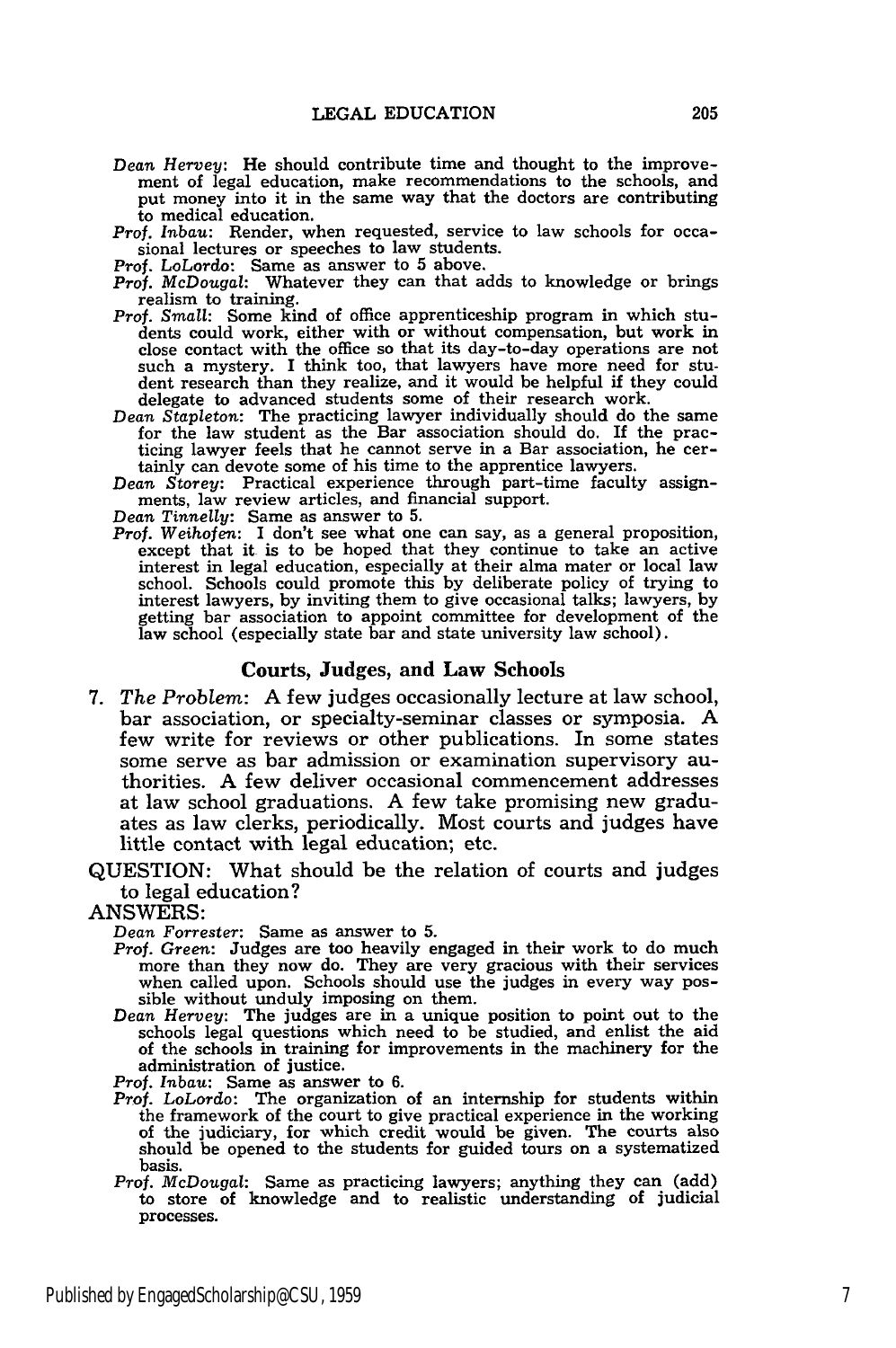- Prof. *Small:* I think it should be closer than it is. However, we have had very good relations with our courts and judges; the doors are always open and students are often given special privileges around the court which help give them an insight into the judicial function.
- *Dean Stapleton:* Law schools should welcome qualified judges to lecture either incidentally or in connection with certain courses. The judges can contribute much to the students. The judges can and quite often do give commencement addresses where their philosophies can be expounded. They can pick qualified graduates for work in con- nection with our courts. Certainly there should be a liaison so that nection with our courts. Certainly there should be a liaison so that the law student can be encouraged, and quite possibly the judges can be helped.
- *Dean Storey:* Judges of Supreme Court should continually study the curricula and require reports of law schools. The Supreme Courts, organized bar and law schools should work together in improvement of legal education.

*Dean Tinnelly:* Same as answer to **5.** Prof. *Weihofen:* Whatever answer one offers, what can be done about it? Only thing I can suggest is inviting judges to give special lectures to students occasionally.

## **"Political" Views in Law Teaching**

- **8.** *The Problem:* Some law teachers believe that "political" and even party background and pressures should be discussed in treating some statutes or court-decided law; and sometimes even personalities, and other group pressures. Some believe that any discussion of this kind, almost inevitably being colored by the teacher's personal political and social views, should be completely banned. Some believe that it is realistic and valuable, and should be encouraged; etc.
- QUESTION: Should law teachers avoid, occasionally introduce, or frequently encourage discussion of effects of party, political, religious, etc., pressures on law?

ANSWERS:

- *Dean Forrester:* The teacher must use his best judgment. Where discussion of party, politics, religion, etc., are relevant, the teacher should introduce them, but good taste and good judgment will insure that good rather than harmful results will be obtained.
- *Prof.* Green: As *all* the influences you mention are deeply reflected in the law—some courses more than others—they should be introduced whenever relevant, and that should be left to the good judgment of the teacher. The classroom should not sidestep any subject that bears on the full development of any legal problem, and legal problems
- on the full development of any legal problem, and legal problems<br>exist in life, not in vacuums.<br>Dean Hervey: Law teachers should not avoid discussion of any pres-<br>sure which may be exerted on the law. Only by such discussi changed.

*Prof. Inbau:* Encourage such discussion.

- Prof. LoLordo: Where political considerations are relevant, they should be discussed fully by the professor. No attempt should be made to shield the student from the realities of the profession for which he is being prepared. Prof. *McDougal:* Should encourage the most explicit consideration of all
- policy considerations. It is delusion to think they can be excluded. The (more) conscious and diligent the examination, the more rational decision or recommendation.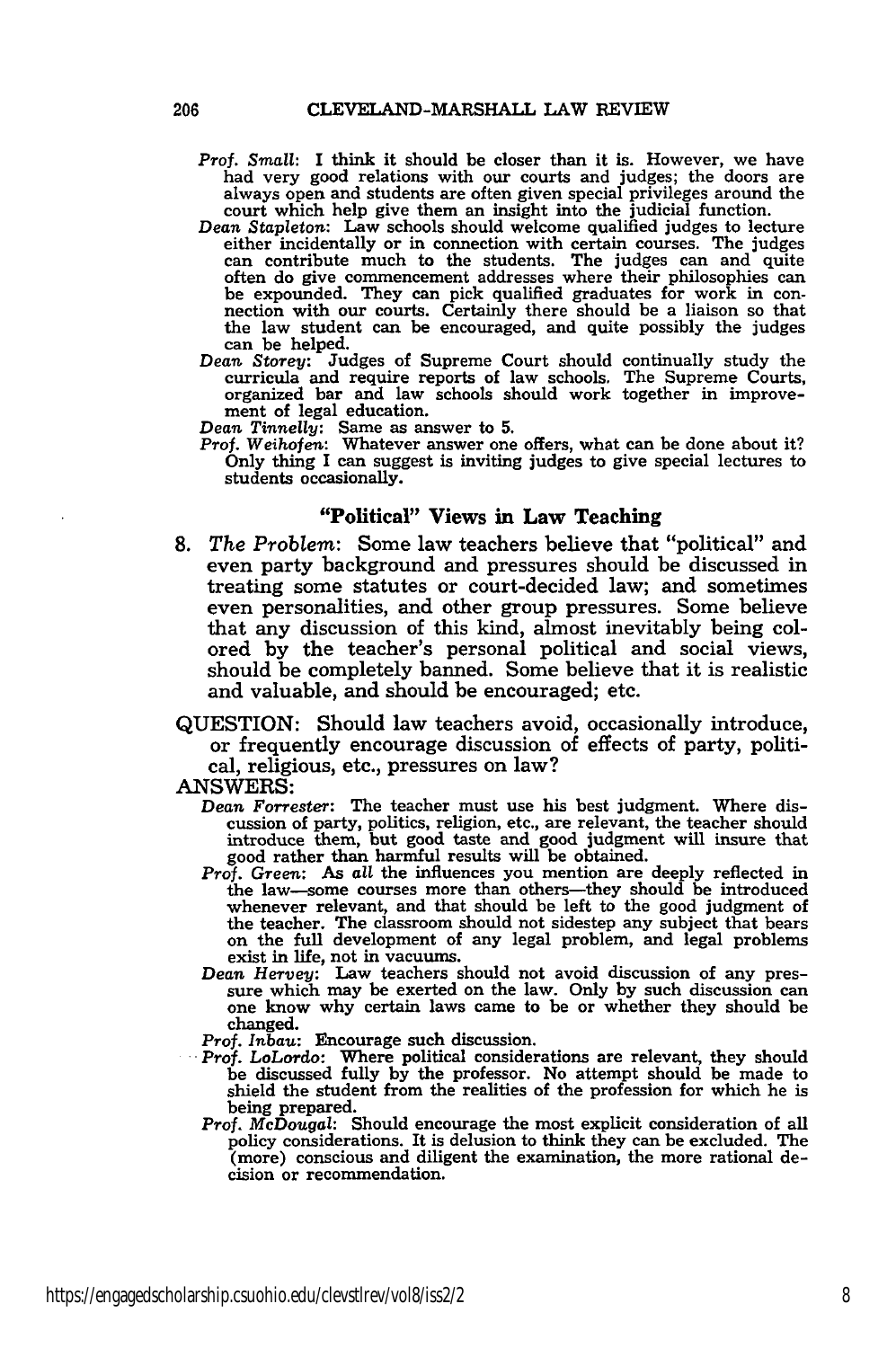- *Prof. Small:* I think much depends on the course, but wherever it may be pertinent, I think these outside factors ought to be brought in. To the extent that they have any place in the shaping of the law, they are too important to ignore.
- *Dean Stapleton:* Discussions relevant to party, political, or religious pressures on law should be introduced, not as an end in themselves, but only as necessary in order to clarify a particular line of cases. Under no circumstances should a law school be used as a sounding board for particular beliefs.
- *Dean Storey:* Law teachers should be free to discuss or encourage study of effect of such pressures on law. However, law is the objective and not side issues.

*Dean Tinnelly:* No comment.

Prof. Weihofen: Certainly these should be discussed where relevante.g., law of abortion, birth control, public aid to parochial schools; also economic factors in constitutional law, etc.

## What Makes a Law Professor "Good"?

- *9. The Problem:* Some legal educators believe that "good" law teachers are born, not made; some believe that scholarship in the subject taught ("content" knowledge) is the chief quality of "good" teachers; some believe that technique or method is the chief quality; some believe that personality is most important; some believe that experience is the chief factor; some believe that "teaching the student to think as a lawyer" is the chief purpose; some believe that a sufficiently high salary scale will produce the best teachers by competitive "natural selection"; etc.
- QUESTION: What are the chief criteria and incentives for producing "good" law professors?

**ANSWERS:**

- *Dean* Forrester: The good professor must encourage students to **(1)** develop the capacity to think for themselves in an honest, analytical, thorough and reasonable fashion; (2) provide, first, the information<br>and, second, training in the method of thinking which are required by<br>(1). The incentives are: (1) an innate desire to perform the service of a teacher; (2) good compensation; **(3)** good working conditions; (4) community respect.
- *Prof. Green:* **All** are important, but there is no formula or slide rule for measuring a teacher. The only test I know is how does he affect his student. By their fruit ye shall know them; if at all. What results does he get? We may not learn for 20 years, if then. But I think the judgment of the high grade student is the most reliable assurance we have.
- *Dean Hervey:* Knowledge of his subject and ability to communicate effectively. Also knowledge of what lawyers do in professional life. Different teachers may use techniques with equal effectiveness.
- Prof. *Inbau:* (Not necessarily in this order, but): **(1)** an intense interest in teaching; (2) an interest in legal scholarship and writing; **(3)** a liking for student relationships and contacts;  $(4)$  a sound educational background, coupled with a measure of practical experience as a lawyer; **(5)** the ability to develop students' ability to analyze and think as a lawyer; and **(6)** a quality of being able to inspire students to achieve worthwhile goals as lawyers and citizens.
- Prof. *LoLordo:* The primary consideration must be a thorough grounding in his subject, including experience as well as scholarship in the particular field. It is essential that this be coupled with the desire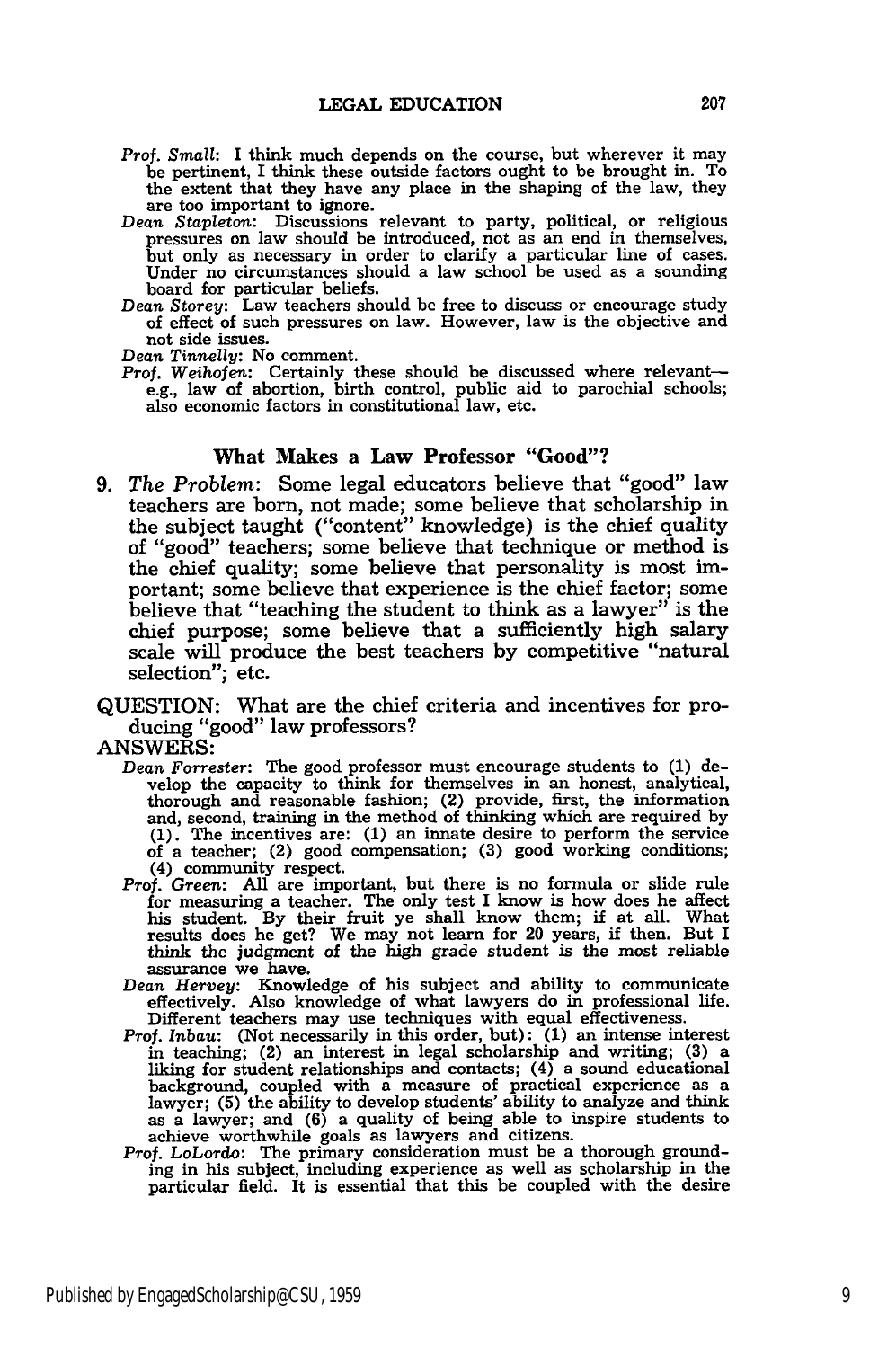and ability to stimulate the interest of the student and to make the study of the law as attractive as possible. Salary sufficient to retain and attract teachers with these qualifications is important.

*Prof. McDougal:* Creative mind; genuine curiosity; empathy for other human beings; dedication to community interest.

- Prof. *Small:* I think personality and experience, plus the will to work are the chief characteristics. I think too, the good man must love his students. A man who really doesn't like the faces he sees in front of him can't, in my opinion, do them much good. There should be almost an intuitive bond of friendship and understanding between the man in front and the men in the room. I doubt that money has a great deal to do with this.
- *Dean Stapleton:* Under our present method of selecting teachers, good teachers often are incidental; and quite often, accidental. As long as employing authorities place chief emphasis upon the number of degrees the potential teacher has, or the number of books he has written, then the good teachers secured under these methods will be accidental only. A teacher should be dedicated. He should be able to imbue his students with the idea of learning, and should be well versed in his field. Apart from this, good law teachers cannot be induced to join a school unless adequate provision is made as to
- salary, tenure, fringe benefits, and living conditions. Dean Storey: Permanent tenure, adequate salary and retirement plan. He should be free to pursue his studies and teaching subject to overall policy of university.

*Dean Tinnelly:* (Not answered.)

*Prof Weihofen:* Criteria are hard to generalize about. Scholarship in the subject is certainly important, but does not of itself make a "good teacher." College teachers (law teachers included) are peculiar in that they have no professional training for their job-teaching. Perhaps we should suppress our scorn for the "educationists" and see whether we might not learn something about how to teach. As for incentives better salaries are the best way to attract better men to almost any profession.

#### Tests of Successful Legal Education

**10.** *The Problem:* Many legal educators complain that many law school graduates are "inadequate" when leaving law school; some complain of inadequate pre-legal training (especially in English); some complain that law schools prepare students for theoretical practice but not for bar exams; some complain that law schools prepare students for bar exams but not for practice; some advocate very selective admission policies and no waste of time on course examinations; some advocate easy admission policies and stringent elimination examinations; some advocate more (some, less) practice and "practical" courses, longer schooling; etc.

QUESTION: What are the chief factors in producing "adequate" law school graduates?

#### ANSWERS:

*Dean Forrester:* The chief factors are: (1) the example which the faculty sets in the direction of tough, honest, reasonable and analytical thinking; (2) the example the faculty sets in hard work and devotion to duty; (3) the examples which are set by the members of the legal profession in general, particularly in inculcating high objectives and ideals in young lawyers; (4) good equipment in the law school-(a)